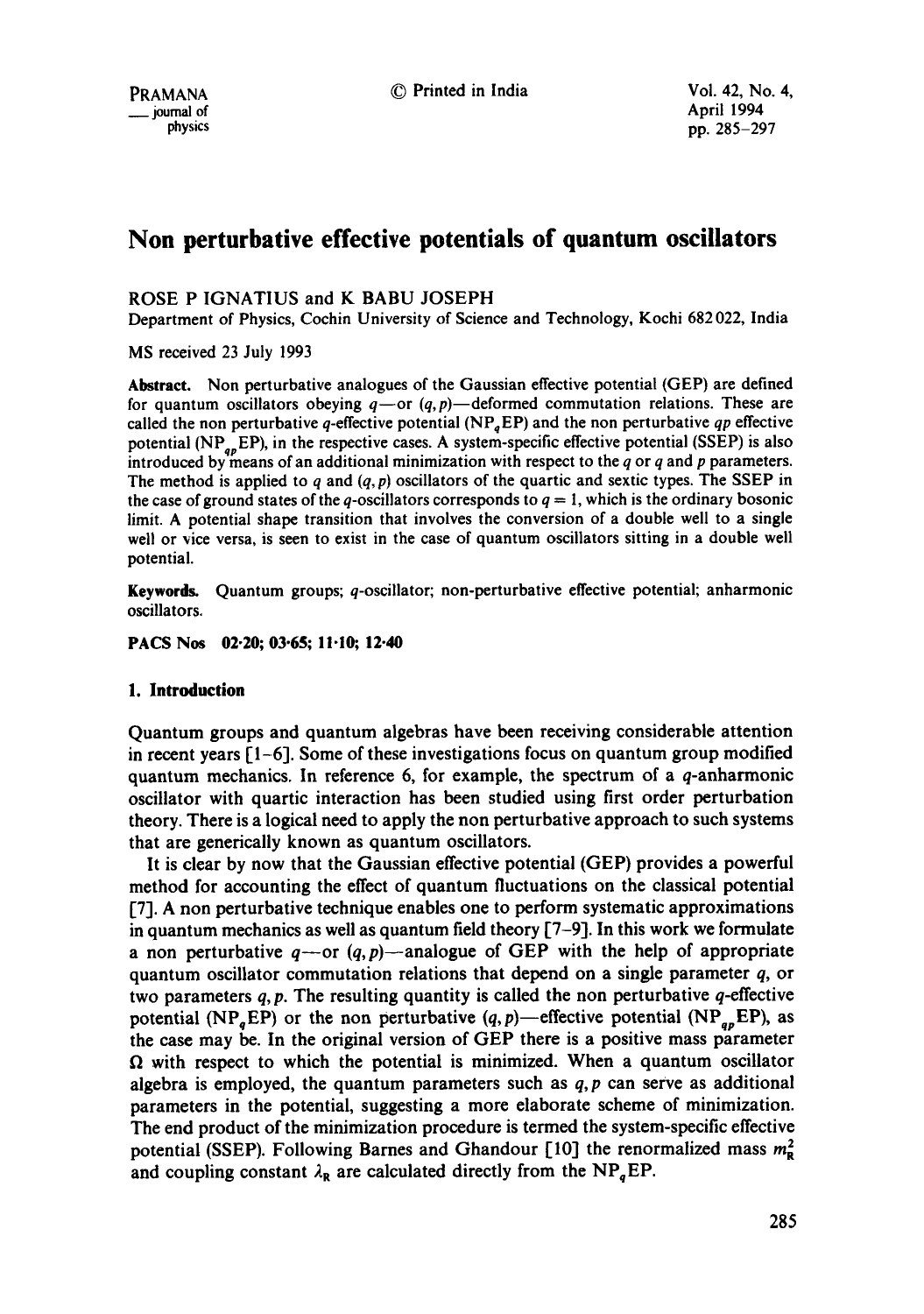#### *Rose P Ignatius and K Babu Joseph*

We study three kinds of quantum oscillator systems: quartic coupled quantum oscillators in a single well and in a double well, and sextic coupled quantum oscillators. Several interesting aspects emerge from these analyses. For example, for the ground state of a quartic or sextic anharmonic q-oscillator, the NP<sub>a</sub>EP is a minimum corresponding to  $q = 1$  and a maximum corresponding to  $q = -1$ . The renormalized mass  $m<sub>R</sub>$  turns out to be a maximum at  $q = 1$ . Since  $m<sub>R</sub>$  has the physical significance of being the first excitation energy, these observations seem to cast ordinary  $(q = 1)$ quantum mechanics in a new perspective. For the  $X^4$ -anharmonic  $(q, p)$ -oscillator, NP<sub>ap</sub>EP yields a minimum only if  $\lambda$  or  $\hbar$  vanishes. In the case of quartic q or (q, p)oscillator in a double well potential, critical values exist for q or q as well as  $p$ , for which the double well degenerates into a single well. Results for quantum oscillators with sextic interaction also exhibit some interesting features.

This paper is organized into five sections. In §2 the concept of  $NP_{q}EP$ ,  $NP_{q}EP$ and SSEP are introduced. Quartic quantum oscillators in single and double well are discussed in § 3. Sextic quantum oscillators constitute the theme of § 4 and concluding remarks comprise § 5.

## **2. Non perturbative effective potentials**

It is well-known that quantum fluctuations modify the classical potential energy, the zero point energy being the prime example. To discuss these effects in the framework of q-deformed quantum mechanics, we seek generalizations of position and momentum operators,  $X$  and  $P$ , in the form

$$
X = X_0 + \left(\frac{\hbar}{2\Omega}\right)^{1/2} (a_{\xi} + a_{\xi}^+) \tag{1}
$$

$$
P = \frac{-i}{2} (2\hbar \Omega)^{1/2} (a_{\xi} - a_{\xi}^{+})
$$
 (2)

where  $X_0$  is a classical c-number and  $a_t$  and  $a_t^+$  are annihilation and creation operators, respectively, with the set  $\xi = [\Omega, q]$ . Here  $\Omega$  denotes a variational parameter having the dimension of mass or frequency that appears in the original  $q = 1$  formulation of the GEP [7], and q is a quantum deformation parameter. For  $q = 1$  the standard definitions of  $X$  and  $P$  are recovered.

We impose the  $q$ -commutation relation:

$$
a_{\xi}a_{\xi}^{+}-qa_{\xi}^{+}a_{\xi}=q^{-N_{\xi}}\tag{3}
$$

where  $N_{\xi}$  is the number operator which is not assumed to be the same as  $a_{\xi}^{+} a_{\xi}$ . In terms of  $X$  and  $P$  the  $q$ -commutation relation reads

$$
[X,P] = i\hbar [q^{-N_{\xi}} + (q-1)a_{\xi}^+ a_{\xi}].
$$
\n(4)

Although, in principle, q could be real or complex, consistency of  $(4)$  with the assumption that X and P are simultaneously hermitian, constrains  $q$  to be a real parameter. The number operator  $N_{\xi}$  is required to satisfy the commutation relations:

$$
[a_{\xi}, N_{\xi}] = a_{\xi},\tag{5}
$$

$$
[a_{\xi}^+, N_{\xi}] = -a_{\xi}^+.
$$
 (6)

**286 Pramana - J. Phys., Vol. 42, No. 4, April 1994**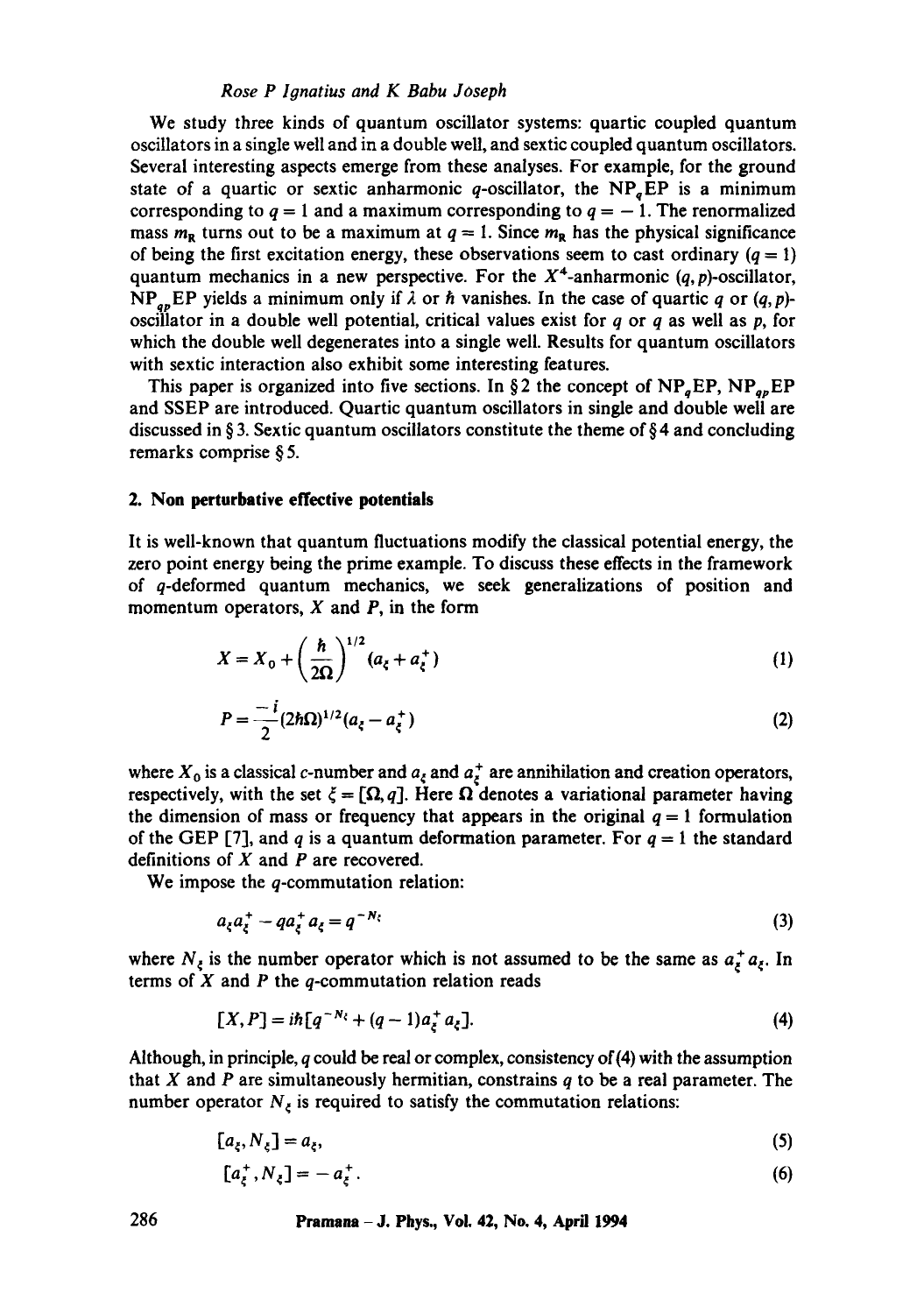The number eigenstates  $|n\rangle_{\xi}$  are defined by the relation

$$
N_{\zeta}|n\rangle_{\zeta} = n|n\rangle_{\zeta} \tag{7}
$$

where  $n = 0, 1, 2...$  The ground state  $|0\rangle_{\xi}$  is assumed to be annihilated by  $a_{\xi}$ :

$$
a_{\xi}|0\rangle_{\xi}=0.\tag{8}
$$

The nth excited state  $|n\rangle_{\xi}$  is obtained from  $|0\rangle_{\xi}$  by operating  $a_{\xi}^{+}$ , n times:

$$
|n\rangle_{\xi} = \frac{(a_{\xi}^{+})^{n}}{(\lfloor n \rfloor!)^{1/2}}|0\rangle_{\xi}
$$
 (9)

where the q-factorial  $[n]$ ! is

$$
[n]! = [n][n-1]\dots [1]
$$

with

$$
[A] = \frac{q^A - q^{-A}}{q - q^{-1}}.
$$

The action of  $a_{\xi}$  and  $a_{\xi}^{+}$  on the eigenkets  $|n\rangle_{\xi}$  is postulated as follows:

$$
a_{\xi}|n\rangle_{\xi} = [n]^{1/2}|n-1\rangle_{\xi},\tag{10}
$$

$$
a_{\xi}^+|n\rangle_{\xi} = [n+1]^{1/2}|n+1\rangle_{\xi}.\tag{11}
$$

The GEP is customarily defined [7] in the following fashion:

$$
V_G(X_0) = \min_{\Omega} V_G(X_0, \Omega),
$$
  

$$
\equiv \min_{\Omega} \langle \psi | H | \psi \rangle,
$$
 (12)

where  $X_0 = \langle \psi | X | \psi \rangle$  and the lowest variational state  $|\psi \rangle$  is a Gaussian,

$$
|\psi\rangle = \left(\frac{\Omega}{\pi\hbar}\right)^{1/4} \exp\left[\frac{-\Omega}{2\hbar}(X - X_0)^2\right], \qquad \Omega > 0. \tag{13}
$$

When q is real and  $q > 1$ , a q-analogue of the Gaussian function has been defined, [11] but its explicit form is not required here. We merely assume that the lowest variational trial state  $|\psi\rangle_{\xi}$  depends on  $\Omega$  as well as q, and the excited states can be generated therefrom by applying  $a^{\dagger}$  as many times as necessary. The NP<sub>q</sub>EP, with respect to any state  $|\psi\rangle_{\xi}$  is defined as follows:

$$
V_q(X_0) = \min_{\Omega} V_q(X_0, \Omega)
$$
  

$$
\equiv \min_{\Omega} \zeta \langle \psi | H | \psi \rangle_{\zeta}.
$$
 (14)

Studies in quantum group phenomenology  $[12]$  indicate the possibility of a given system being associated with a particular  $q$  value. This motivates one to define the

**Pramana - J. Phys., Vol. 42, No. 4, April 1994 287**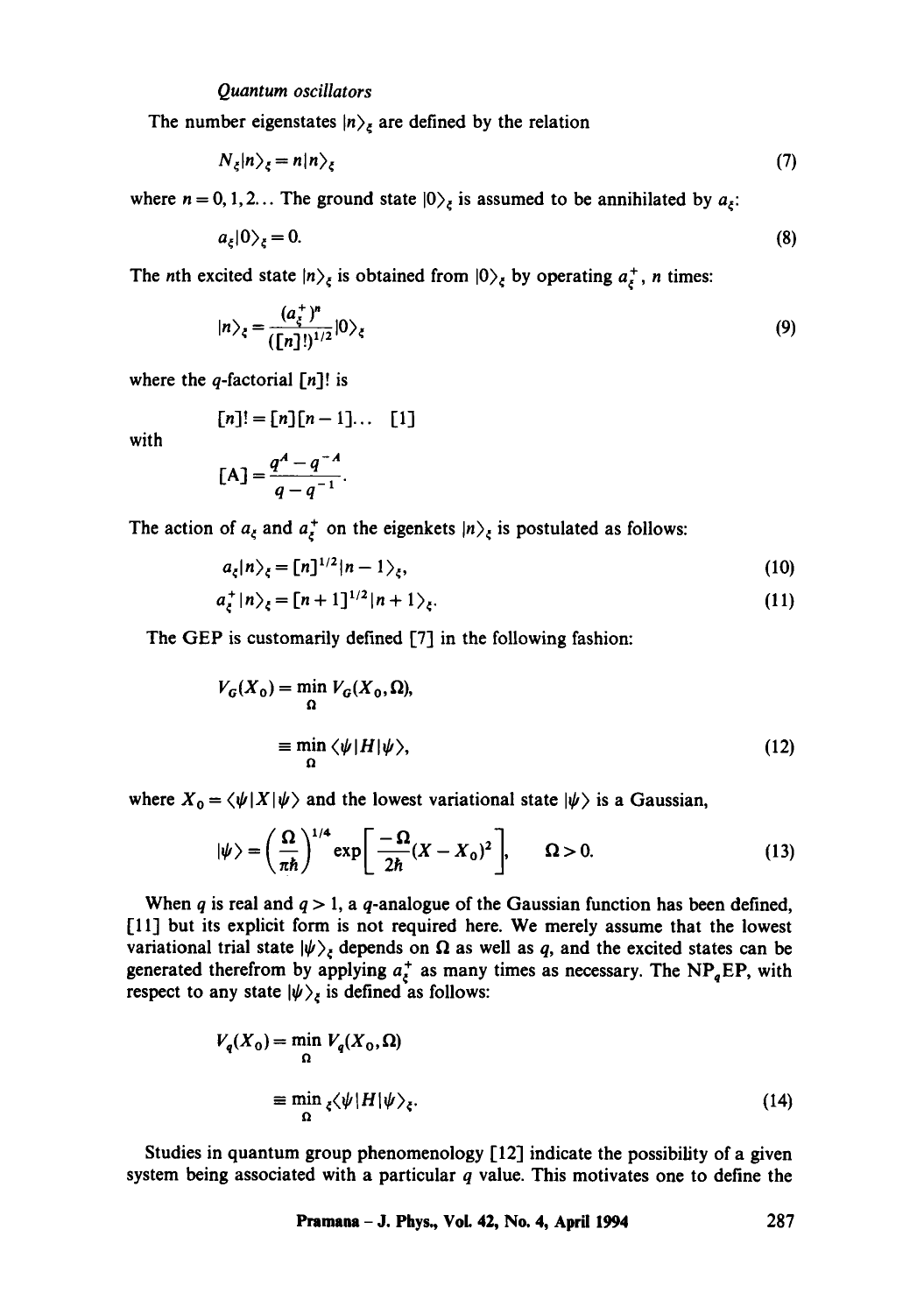$SS<sub>a</sub>EP$  as follows:

$$
V(X_0) = \min_{\zeta} V(X_0, \zeta),
$$
  
\n
$$
\equiv \min_{\Omega, q} \langle \psi | H | \psi \rangle_{\zeta}.
$$
 (15)

If the two-parameter quantum algebra characterising a  $(q, p)$ -oscillator is used [13] then the relevant commutation relations are

$$
a_n a_n^+ - q a_n^+ a_n = p^{-N_n}, \tag{16}
$$

$$
a_n a_n^+ - p^{-1} a_n^+ a_n = q^{N_n}, \qquad (17)
$$

where the set  $\eta=[\Omega, q, p]$ . A  $(q, p)$ -deformed number  $[A]_{q,p}$  is defined by the relation

$$
[A]_{q,p} = \frac{q^A - p^{-A}}{q - p^{-1}}.
$$

It is clear that the q-oscillator corresponds to the particular case where  $q=p$ . By analogy with the NP<sub>q</sub>EP, one defines the NP<sub>qp</sub>EP by the relation,

$$
V_{q,p}(X_0) = \min_{\Omega} V_{q,p}(X_0, \Omega),
$$
  

$$
\equiv \min_{\Omega} \sqrt{\psi |H|\psi|},
$$
 (18)

The system-specific  $V(X_0)$ , denoted  $SS_{ap}EP$ , is defined as

$$
V(X_0) = \min_{\eta} V(X_0, \eta),
$$
  
= 
$$
\min_{\Omega, q, p} \langle \psi | H | \psi \rangle_{\eta}.
$$
 (19)

The renormalized mass  $m_R$  and renormalized coupling constant  $\lambda_R$  (in the quartic case) are obtained by differentiating the effective potential:

$$
m_{\mathbf{R}}^2 = \left(\frac{\mathrm{d}^2 V}{\mathrm{d}X_0^2}\right)_{X_0 = 0},\tag{20}
$$

$$
\lambda_{\mathbf{R}} = \frac{1}{4!} \left( \frac{d^4 V}{dX_0^4} \right)_{X_0 = 0} .
$$
 (21)

It is clear that both  $m_R^2$  and  $\lambda_R$  depend on the quantum parameter(s).  $m_R$  can be interpreted as the difference between the first excited state and ground state energies while  $\lambda_R$  denotes the amplitude for a transition from the state  $|1\rangle$  to  $|3\rangle$  under the action of coupling  $\lambda X^4$  [10].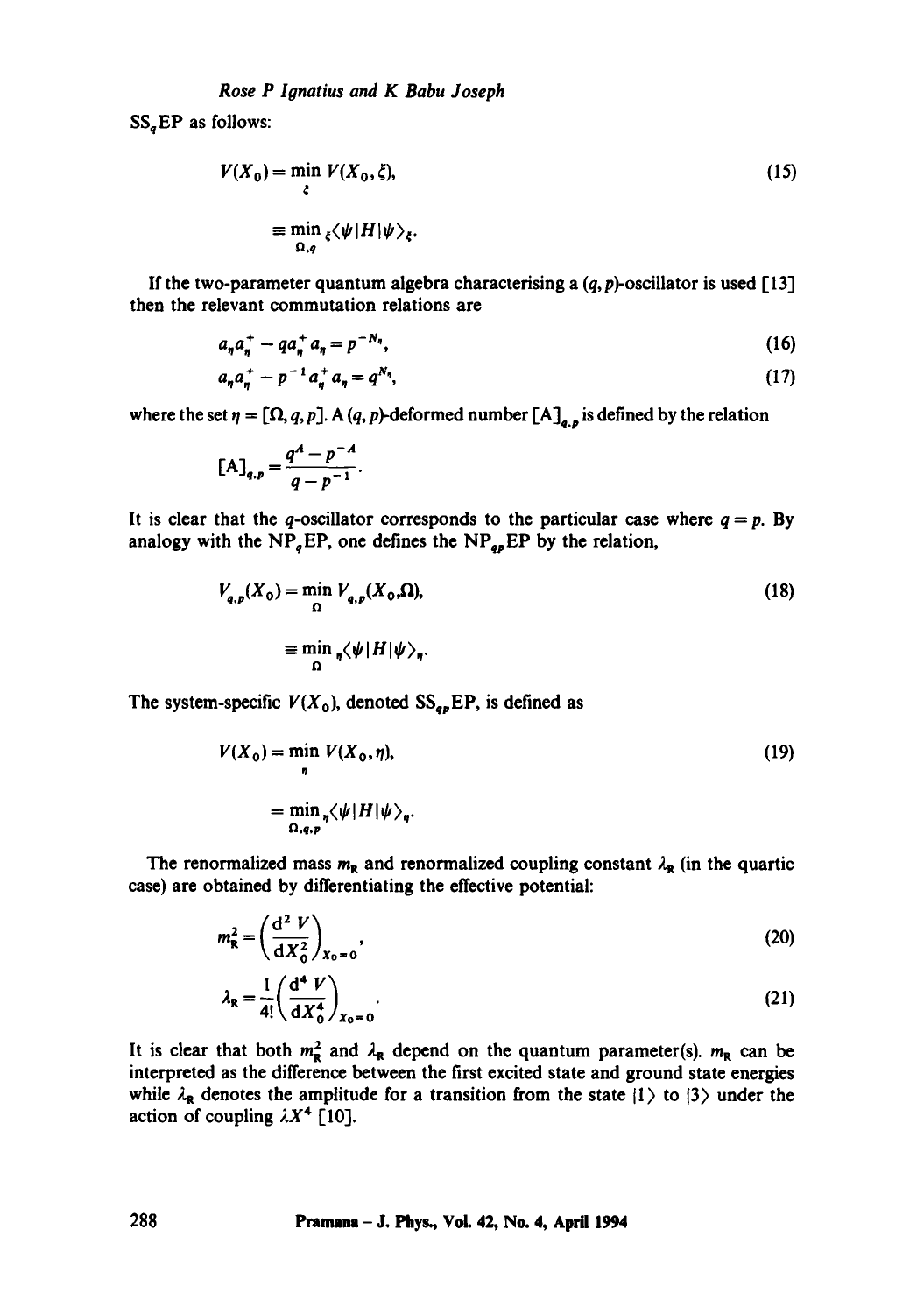#### **3. Quartic quantum oscillators**

#### 3.1 *Single well*

The Hamiltonian representing a quartic quantum (single well) oscillator is

$$
H = \frac{1}{2}P^2 + \frac{1}{2}m^2X^2 + \lambda X^4. \tag{22}
$$

If the system is a q-oscillator, then its  $NP<sub>q</sub>EP$  can be evaluated using the method developed in the preceding section. The expectation value of  $H$  for the nth eigenstate is written as

$$
\langle n|H|n\rangle = \sum_{i=0,2,4} K_i X_0^i \tag{23}
$$

where

$$
K_0 = \frac{\hbar\Omega}{4} ([n] + [n+1])
$$
  
+  $\frac{\hbar m^2}{4 \Omega} ([n] + [n+1])$   
+  $\lambda \left(\frac{\hbar}{2\Omega}\right)^2 ([n+1][n+2] + [n+1]^2 + 2[n][n+1])$   
+  $[n]^2 + [n][n-1])$   
 $K_2 = \frac{1}{2}m^2 + 3\lambda ([n] + [n+1])$   
 $K_4 = \lambda.$ 

The condition for the potential to be a minimum with respect to  $\Omega$  is the cubic equation

$$
A\bar{\Omega}^3 + B\bar{\Omega} + C = 0,\tag{24}
$$

where

$$
A = [n] + [n + 1],
$$
  
\n
$$
B = -(m^2 + 12\lambda X_0^2),
$$
  
\n
$$
C = -2\hbar\lambda([n + 1][n + 2] + [n + 1]^2 + 2[n + 1][n] + [n]^2 + [n][n - 1]).
$$

Of the three roots of (24), the largest positive one, designated as  $\overline{\Omega}$ , is to be employed for setting up the effective potential. This procedure is an extrapolation from the usual  $q = 1$  bosonic theory [7].

The  $NP<sub>a</sub>EP$  for the ground state is obtained as

$$
V_q(X_0)_g = \frac{1}{4}\hbar\bar{\Omega} + \frac{1}{2}m^2\left(X_0^2 + \frac{\hbar}{2}\bar{\Omega}\right) + \lambda\left\{X_0^4 + \frac{6X_0^2\hbar}{2\bar{\Omega}} + \frac{\hbar^2}{(2\bar{\Omega})^2}([1] + [2])\right\}
$$
(25)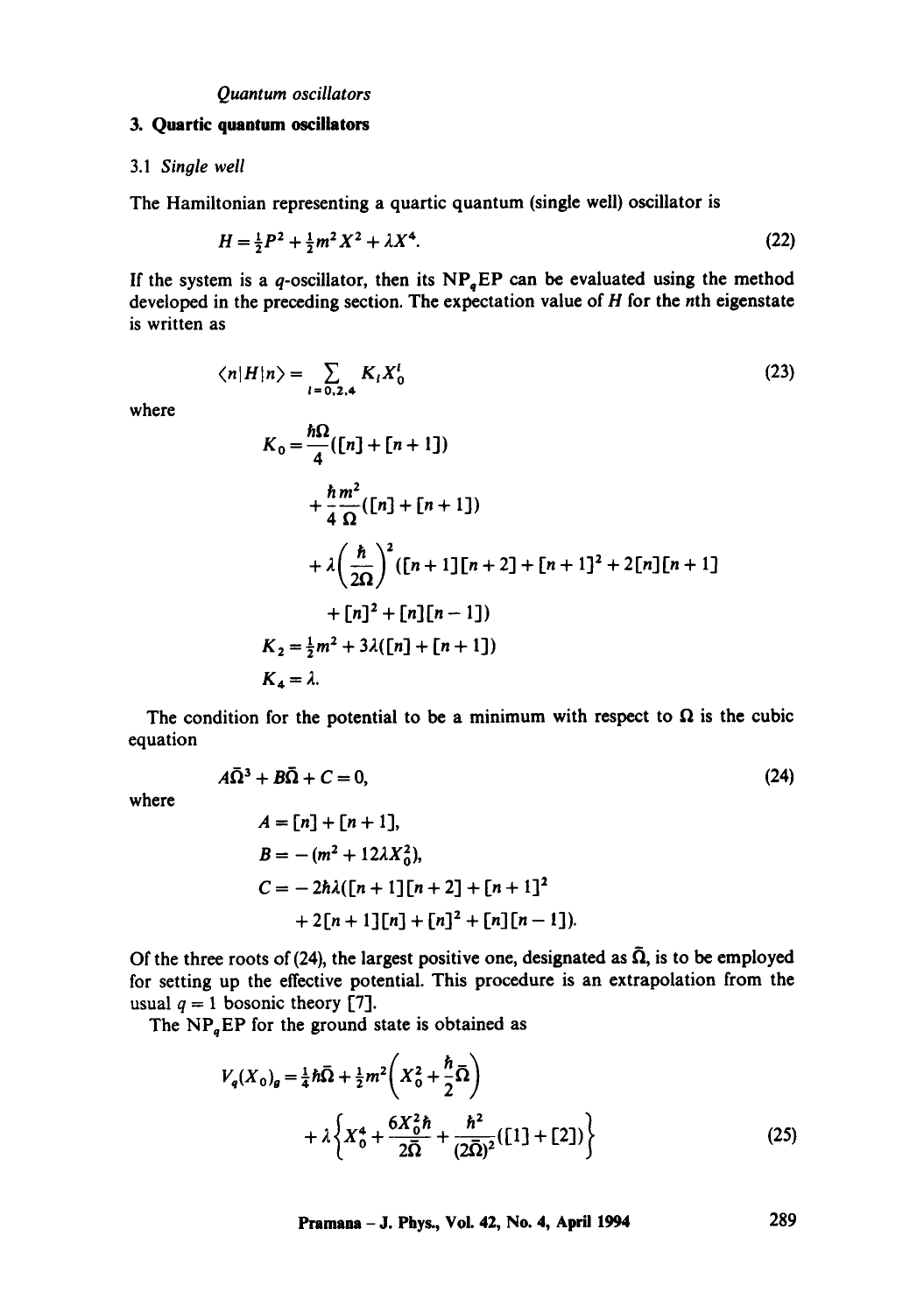where  $\overline{\Omega}$  is the largest root of the equation

$$
\bar{\Omega}^3 - (m^2 + 12\lambda X_0^2)\bar{\Omega} - 2\hbar\lambda([1] + [2]) = 0.
$$
 (26)

Assuming  $\overline{\Omega} \neq 0$ , (25) may be rewritten in the form

$$
V_q(X_0)_g = \frac{\hbar}{2}\bar{\Omega} + \frac{1}{2}m^2X_0^2 + \lambda X_0^4 - \frac{\hbar}{(2\bar{\Omega})^2}([1] + [2]).
$$
 (27)

The renormalized mass  $m_R$  which is equal to the first exitation energy  $E_1 - E_0$ , is obtained from  $V_a(X_0)_a$ :

$$
m_{\rm R}^2 = m^2 + \frac{6\hbar\lambda}{\bar{\Omega}_0},\tag{28}
$$

where

$$
\bar{\Omega}_0 = \bar{\Omega}|_{X_0=0}.
$$

The renormalized coupling constant is

$$
\lambda_{\mathbf{R}} = \left(1 - \frac{12\lambda\hbar}{3\overline{\Omega}_0^3 - m_{\mathbf{R}}^2\,\overline{\Omega}_0}\right) \bigg/ \bigg(1 + \frac{6\hbar\lambda}{3\overline{\Omega}_0^3 - m_{\mathbf{R}}^2\,\overline{\Omega}_0}\bigg).
$$
 (29)

In order to evaluate the ground state SSEP, we extremise the ground state potential (25) with respect to  $q$ :

$$
\frac{\hbar^2 \lambda}{(2\bar{\Omega})^2} (1 - q^{-2}) = 0.
$$
 (30)

Since  $\lambda \neq 0$ ,  $\overline{\Omega} \neq \infty$ , it follows that the extrema correspond to  $q = \pm 1$ . One readily checks that, for positive  $\lambda$ , the ground state potential is a minimum for  $q = 1$  (giving  $SS<sub>g</sub>EP = GEP$ ) and a maximum for  $q = -1$ . However, the extremal condition for the potential for the nth excited state, when written out fully, is a complicated algebraic equation of the  $2(2n + 1)$  degree in q. Some of its roots may represent minima, while others, maxima, corresponding to  $q \neq \pm 1$ .

We have studied the variation of  $m_R^2$  given by (28) as a function of q (figure 1) and found that for  $q > 0$ ,  $m_R^2 > 0$  and that  $m_R^2$  has a maximum at  $q = 1$ , the ordinary bosonic limit. If  $m^2$  is not very much larger than  $\lambda$ , for all negative q values  $\overline{\Omega}_0$ becomes negative. Recalling that in the ordinary bosonic theory the mass parameter  $\Omega$  for the ground state GEP, is kept positive for convergence reasons [7], we are prompted to retain this proviso in the *q-boson/(q,p)-boson* theory, as well. Equally important is the positivity of  $m_R^2$ . However, for very small positive  $\lambda$  (compared to  $m^2$ ), we obtain positive  $\Omega_0$  and positive  $m_\mathbf{R}^2$ .

The effective potential for a quartic (single well)  $(q, p)$ -oscillator may be evaluated using the procedure sketched in the preceding section. Assuming the same Hamiltonian as given by (22), but invoking the  $(q, p)$ -commutation relations (16) and (17), one obtains the NP<sub>an</sub>EP for any state  $\ket{n}_{q,n}$ . The potential is formally the same as NP<sub>r</sub>EP with all the q-deformed brackets  $\lbrack$  replaced by the corresponding  $(q, p)$ -deformed ones  $\left[ \right]_{q,p}$ . The NP<sub>qp</sub>EP is finally derived by minimization with respect to  $\Omega$ .

In the case of q-oscillators, it has been mentioned above that the  $SS_qEP$  for the ground state is same as the GEP. For a  $(q, p)$  oscillator the ground state effective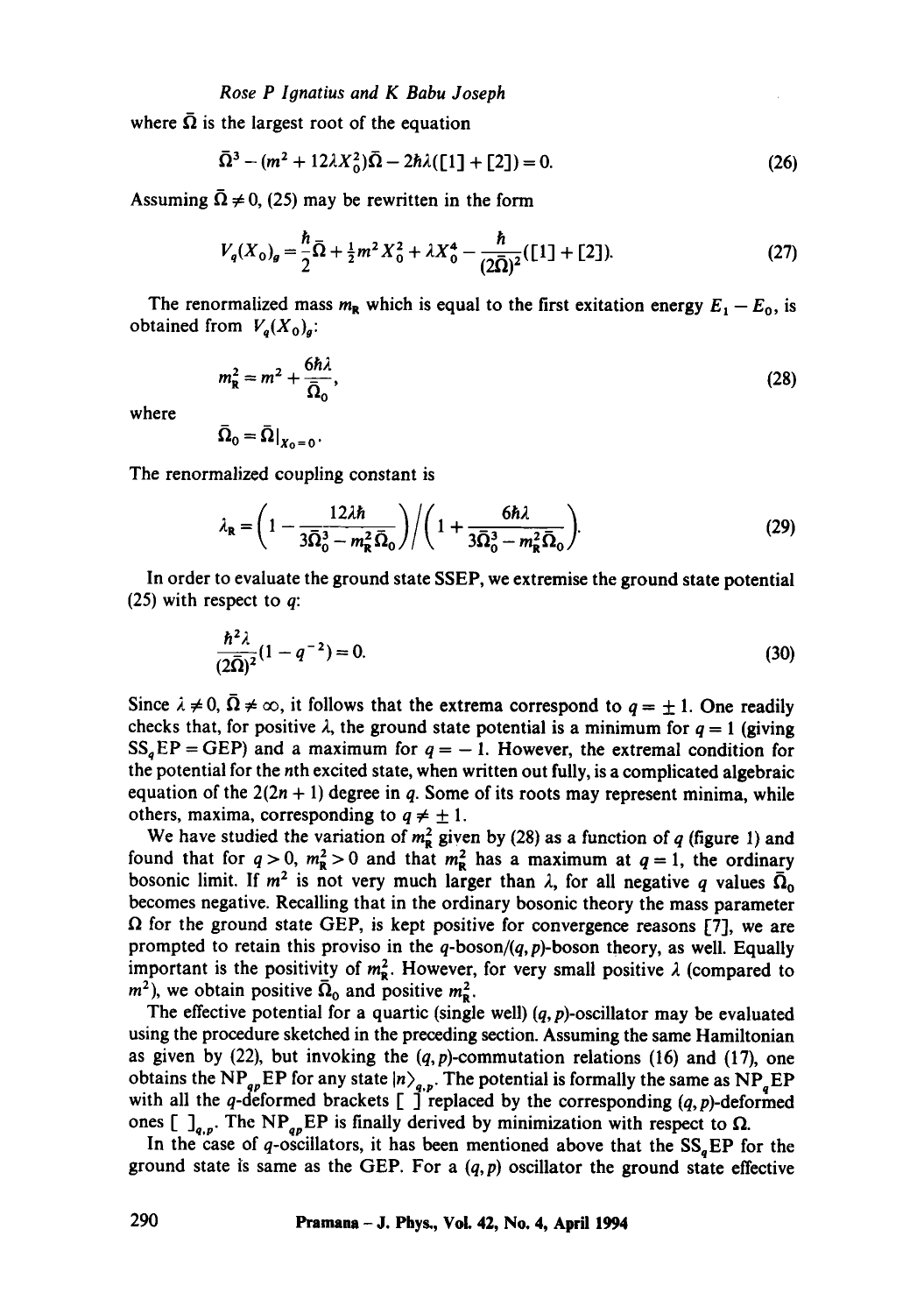*Quantum oscillators* 



Figure 1. Variation of the renormalized mass  $m_R^2$  with the q parameter for a q-oscillator moving in a quartic potential well. a)  $m = 2 \lambda = 1$ ; b)  $m = 1 \lambda = 2$ ; c)  $m = 1 \lambda = 1$ .

potential is a minimum only if

$$
\frac{\lambda \hbar^2}{(2\bar{\Omega})^2} = 0
$$
\n(31)

and

$$
\frac{\lambda h^2}{(2\Omega p)^2} = 0.
$$
\n(32)

These relations imply that either  $\lambda = 0$  or  $\hbar = 0$ . Since the latter condition can be easily ruled out, one is confronted with the possibility of a trivial, non-interacting  $(q, p)$ -oscillator theory. The message is clear: the ground state  $SS_{ap}EP$  for a quartic  $(q, p)$ -oscillator cannot be found by the variational method herein presented. These remarks, however, need not apply to the excited states.

## 3.2 *Double well*

The Hamiltonian for a double well quartic potential is chosen in the form

$$
H = \frac{1}{2}P^2 + \frac{1}{2}m^2X^2 + \lambda X^4 + \frac{m^4}{16\lambda}
$$
 (33)

where  $m^2$  < 0,  $\lambda$  > 0. As this differs from the single well Hamiltonian only by the presence of the constant term, the evaluation of the nonperturbative effective potential is not a novel exercise.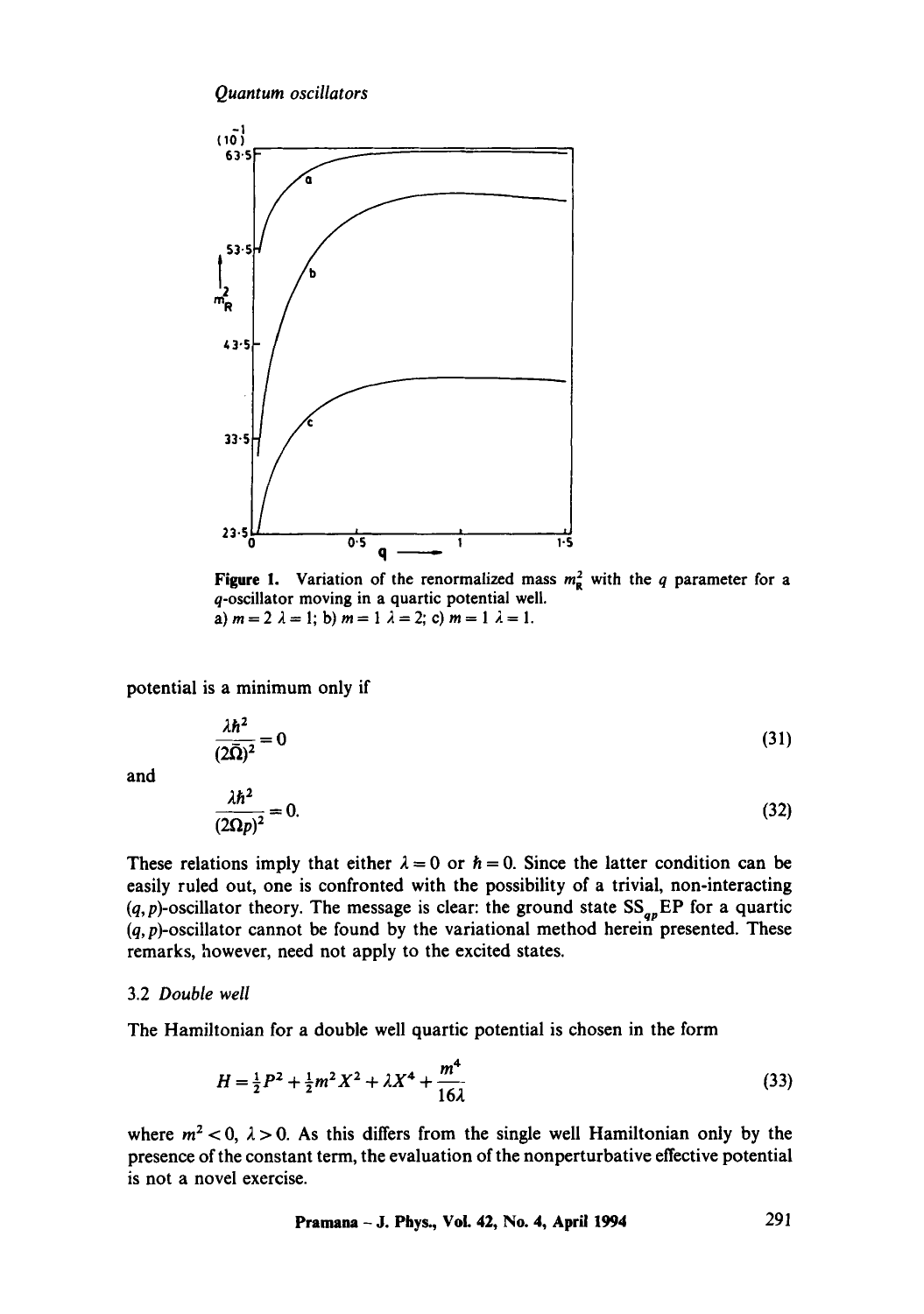

Figure 2. Variation of  $V_q$  of a q-oscillator moving in a double well potential, with position  $X$ .

a) 
$$
q = 0.2
$$
; b)  $q = 4$ ; c)  $q = 0.26$ ; d)  $q = 3.7$ ; e)  $q = 0.3$ ; f)  $q = 3$ .

The only interesting point that crops up is the existence of critical parameter values that separate the double well region from the single well region. This becomes evident from a numerical study. Fixing  $\lambda = 1$  and  $(m^2/\lambda) = -2$  it is seen that, for a q oscillator, there is a critical value for q, denoted by  $q_{\text{crit 1}}$ , above which the double well shape degenerates into a single well shape and another critical value  $q_{\text{crit 2}}$  at which the double well shape is regained. In the present case,  $q_{\text{crit 1}} \approx 0.16$  and  $q_{\text{crit 2}} \approx 6.27$ . Again with  $\lambda = 2$ ,  $q_{\text{crit 1}} \approx 0.26$  and the second critical value  $q_{\text{crit 2}} \approx 3.66$  at which the double well shape is recovered. The variation of  $V_q$  vs X for various values of q parameter, showing the details of the potential shape transitions, is sketched in figure 2.

Critical behaviour is exhibited also by  $(q, p)$ -oscillators moving in a double well potential. In this case, one varies both q and p. For instance, taking  $\lambda = 2$ ,  $m^2/\lambda = -2$ ,  $q = 0.2$ , we have obtained double well behaviour in the domain  $-0.83 \leq p \leq 0.26$ . However, for  $-0.83 \le p < 0$ ,  $\overline{\Omega}_0$  is negative and for  $0 < p \le 0.25$ .  $\overline{\Omega}_0$  is positive. In the single well region corresponding to  $p \le -0.83$ ,  $\overline{\Omega}$  is positive. Similar critical behaviour may be monitored, alternatively, by keeping p fixed and tuning q.

#### **4. Sextic quantum oscillators**

A general sextic anharmonic oscillator is modelled by the Hamiltonian

$$
H = \frac{1}{2}P^2 + \sum_{j=1}^{6} C_j X^j.
$$
 (34)

Assuming q-commutation relations, the expectation value of the Hamiltonian for the

**292 Pramana - J. Phys., Vol. 42, No. 4, April 1994**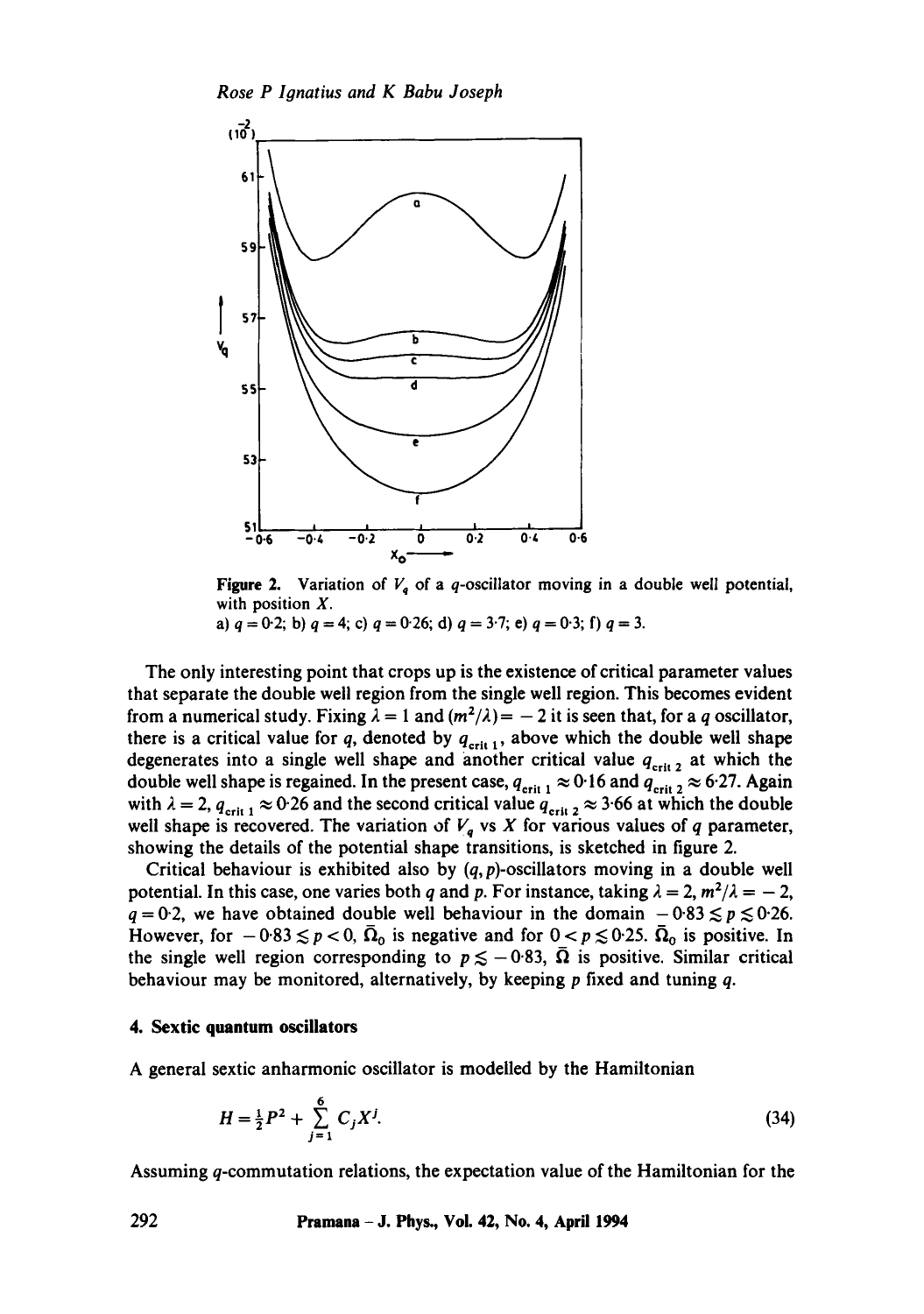nth state is obtained:

$$
\langle n|H|n\rangle = \sum_{i=0}^{6} C_i g_i \tag{35}
$$

where  $C_0$  is a constant that depends only on  $\Omega$  and q parameters:

$$
C_0=\frac{\hbar\Omega}{4}([n]+[n+1]).
$$

The remaining coefficients  $C_1(l \neq 0)$  have the same significance as in (34). The functions  $\dot{g}_1$  are given by the following set of relations:

$$
g_0 = 1
$$
  
\n
$$
g_1 = X_0
$$
  
\n
$$
g_2 = X_0^2 + \frac{\hbar}{2\Omega} ([n] + [n+1])
$$
  
\n
$$
g_3 = X_0^3 + \frac{3\hbar}{2\Omega} X_0 ([n] + [n+1])
$$
  
\n
$$
g_4 = X_0^4 + \frac{\hbar}{2\Omega} X_0^2 6 ([n] + [n+1]) + (\frac{\hbar}{2\Omega})^2 ([n+2][n+1] + [n+1]^2
$$
  
\n
$$
+ 2[n+1][n] + [n]^2 + [n][n-1])
$$
  
\n
$$
g_5 = X_0^5 + \frac{10X_0^3\hbar}{2\Omega} ([n] + [n+1]) + \frac{5X_0\hbar^2}{(2\Omega)^2} ([n+2][n+1] + [n+1]^2
$$
  
\n
$$
+ 2[n+1][n] + [n]^2 + [n][n-1])
$$
  
\n
$$
g_6 = X_0^6 + \frac{15X_0^4\hbar}{2\Omega} ([n] + [n+1]) + 15X_0^2 (\frac{\hbar}{2\Omega})^2 ([n+2][n+1]
$$
  
\n
$$
+ [n+1]^2 + 2[n+1][n] + [n]^2 + [n][n-1]) + (\frac{\hbar}{2\Omega})^3 ([n+3][n+2]
$$
  
\n
$$
+ [n+1] + [n+2]^2 [n+1] + 2[n+2][n+1]^2
$$
  
\n
$$
+ 2[n+2][n+1][n] + [n+1]^3 + 2[n+1][n-1][n]
$$
  
\n
$$
+ 3[n+1]^2 [n] + 3[n+1][n] - 1]^2 + [n][n-1][n-2]).
$$

The condition for the optimum  $\Omega(\bar{\Omega})$  is expressed as

$$
\bar{A}^A - D\bar{\Omega}^2 + \hbar E\bar{\Omega} + \hbar^2 F = 0, \qquad (36)
$$

where the coefficients are

$$
D = -(2C_2 + 6C_3X_0 + 12C_4X_0^2 + 20C_5X_0^3 + 30C_6X_0^4)
$$
  
\n
$$
E = -(C_4 + 5C_5X_0 + 15C_6X_0^2)[[n+2][n+1]
$$
  
\n
$$
+[n+1]^2 + 2[n+1][n] + [n]^2 + [n][n-1]/([n] + [n+1])
$$

Pramana - J. Phys., Vol. 42, No. 4, April 1994 293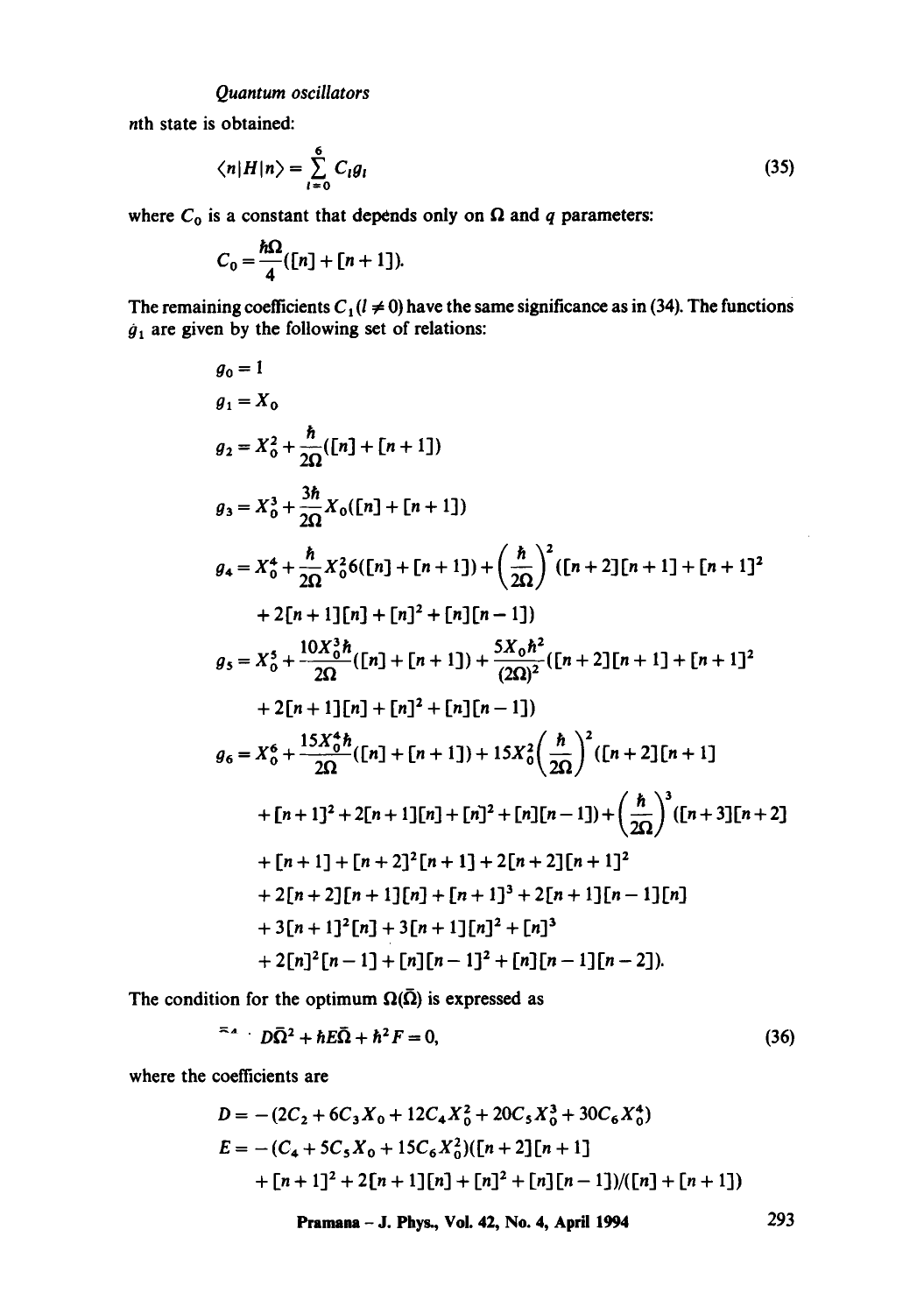*Rose P Ignatius and K Babu Joseph* 

$$
F = \frac{-3}{2}C_6([n+3][n+2][n+1] + [n+2]^2[n+1]
$$
  
+ 2[n+2][n+1]^2 + 2[n+2][n+1][n] + [n+1]^3  
+ 2[n+1][n-1][n] + 3[n+1]^2[n]  
+ 3[n+1][n]^2 + [n]^3 + 2[n]^2[n-1]  
+ [n][n-1]^2 + [n][n-1][n-2]).

The ground state expectation value of the Hamiltonian is

$$
\langle 0|H|0 \rangle = f_0 + \sum_{k=1}^{6} C_k f_k
$$
 (37)

**where** 

$$
f_0 = \frac{\hbar\Omega}{4} + \left(\frac{\hbar}{2\Omega}\right)^3 C_6([1] + 2[2] + [2]^2 + [2][3])
$$
  
\n
$$
f_1 = X_0,
$$
  
\n
$$
f_2 = X_0^2 + \frac{\hbar}{2\Omega},
$$
  
\n
$$
f_3 = X_0^3 + \frac{3\hbar}{2\Omega} X_0,
$$
  
\n
$$
f_4 = X_0^4 + \frac{6\hbar}{2\Omega} X_0^2 + \left(\frac{\hbar}{2\Omega}\right)^2 ([1] + [2]),
$$
  
\n
$$
f_5 = X_0^5 + \frac{10\hbar}{2\Omega} X_0^3 + 5X_0 \left(\frac{\hbar}{2\Omega}\right)^2 ([2] + [1]),
$$
  
\n
$$
f_6 = X_0^6 + \frac{15}{2\Omega} \hbar X_0^4 + 15 \left(\frac{\hbar}{2\Omega}\right)^2 ([1] + [2]) X_0^2.
$$

**The optimization condition is** 

$$
\bar{\Omega}^4 + G\bar{\Omega}^2 + X\bar{\Omega} + I = 0,\tag{38}
$$

**with** the symbols standing for the **following:** 

$$
G = -(2C_2 + 6C_3X_0 + 12C_4X_0^2 + 20C_5X_0^3 + 30C_6X_0^4)
$$
  
\n
$$
H = -\hbar(2C_4 + 10C_5X_0 + 30C_6X_0^2)([1] + [2]).
$$
  
\n
$$
I = \frac{-3}{2}C_6\hbar^2([1] + 2[2] + [2]^2 + [2][3]).
$$

Denoting the largest positive root of (38) at  $X_0 = 0$  by  $\overline{\Omega}_0$ , one writes an expression **for the renormalized** mass:

$$
m_{\mathbf{R}}^2 = 2C_2 + 12C_4 \left(\frac{\hbar}{2\bar{\Omega}_0}\right) + 30C_6 ([1] + [2]) \left(\frac{\hbar}{2\bar{\Omega}_0}\right)^2 - \left\{3C_3 \frac{\hbar}{2\bar{\Omega}_0} + 5C_5 \frac{\hbar^2}{2\bar{\Omega}_0^2} ([2] + [1])\right\} \frac{d\bar{\Omega}}{dX_0}\Big|_{X_0 = 0}
$$
(39)

**294 Pramana -J. Phys., VoL 42, No. 4, April 1994**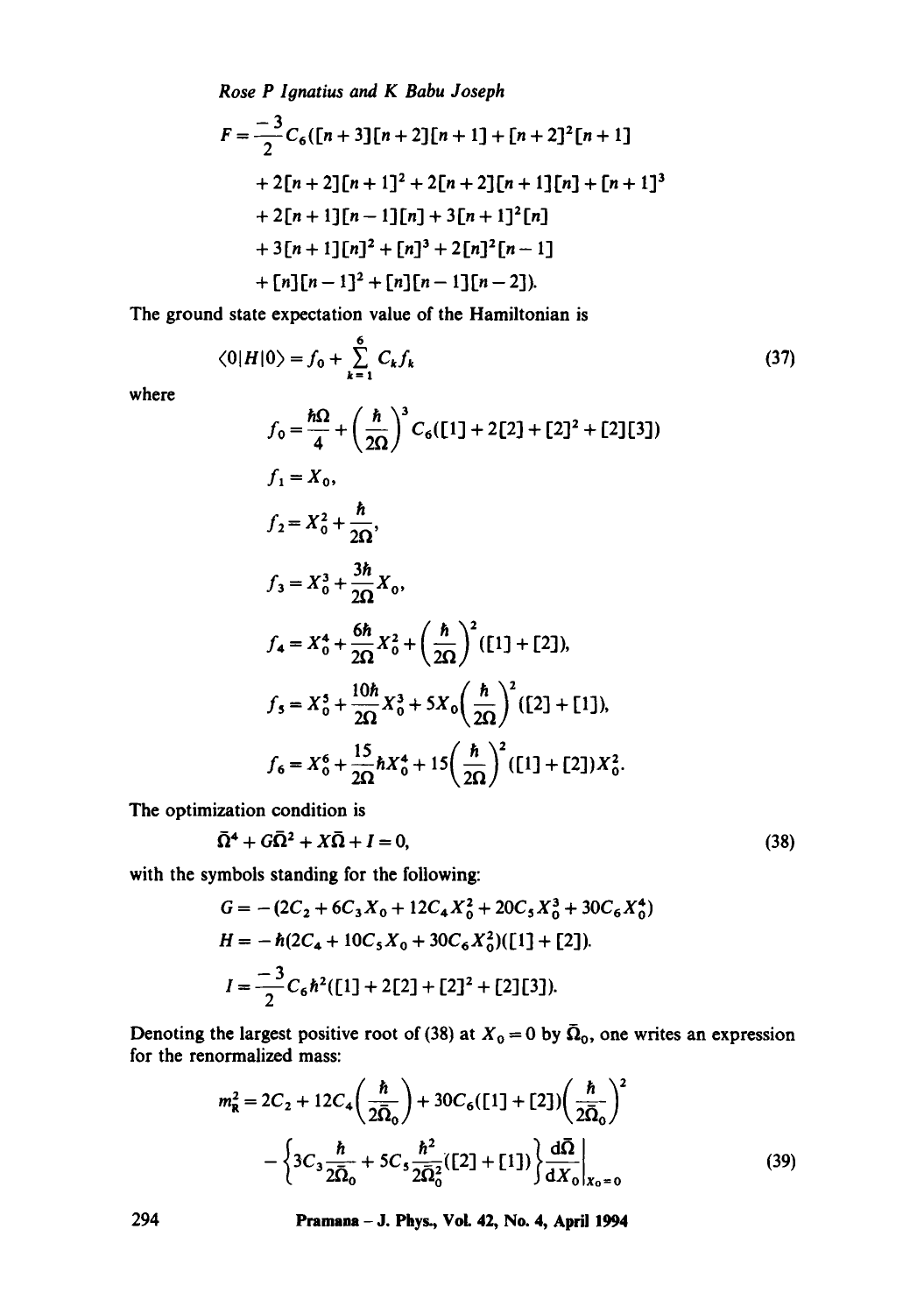*Quantum oscillators* 

where

$$
\frac{d\bar{\Omega}}{dX_0}\bigg|_{X_0=0} = \frac{6C_3\bar{\Omega}_0 + 5C_5\hbar([2] + [1])}{4\bar{\Omega}_0^3 - 4C_2\bar{\Omega}_0 - C_4\hbar([2] + [1]).}
$$

Numerical computations show that when  $q$  is negative, for positive coefficients  $C_1, \ldots C_6$ , and  $C_6$  not very much smaller than  $C_2$ , all the roots of the quartic equation (38) are imaginary. Under the same conditions, and for positive  $q$  values, two real roots exists, of which one is positive and the other negative.

Setting the odd order coefficients equal to zero, we obtain a sextic oscillator with only even powers of  $X$  in the potential. In this case the renormalized mass is

$$
m_{\mathbf{R}}^2 = 2C_2 + \frac{6\hbar C_4}{\bar{\Omega}_0} + 30C_6 \left(\frac{\hbar}{2\bar{\Omega}_0}\right)^2 ([1] + [2]).
$$
 (40)

A plot of  $m_R^2$  vs positive q values, is quite similar to that for the  $X^4$  theory. Taking only even order coefficients as positive, and  $C_6$  not very much smaller than  $C_2$ , for negative q values the theory is not defined, because all the roots of the  $\bar{\Omega}$  equation (38) become imaginary. This shows that the quantum sextic model possesses physical significance only in selected parameter domains.

One can define renormalized quartic  $(C_{4R})$  and renormalized sextic  $(C_{6R})$  coupling constants in respect of the even power sextic  $q$ -oscillator model. Thus

$$
C_{4R} = \frac{1}{4!} \frac{d^4 V_q}{dX_0^4} \Big|_{X_0 = 0}
$$
  
=  $C_4 - \frac{3C_4 \hbar}{24} \frac{d^2 \bar{\Omega}}{\bar{\Omega}_0^2} \frac{d^2 \bar{\Omega}}{dX_0^2} \Big|_{X_0 = 0} + 15C_6 \frac{\hbar}{2\bar{\Omega}_0}$   

$$
- \frac{15}{8} C_6 \frac{\hbar^2}{\bar{\Omega}_0^3} ([1] + [2]) \frac{d^2 \bar{\Omega}}{dX_0^2} \Big|_{X_0 = 0}
$$
(41)

and

$$
\frac{d^2\bar{\Omega}}{dX_0^2}\bigg|_{X_0=0} = \frac{24\bar{\Omega}_0^2C_4 + 60C_6\hbar\bar{\Omega}_0([1] + [2])}{4\bar{\Omega}_0^3 - 4C_2\bar{\Omega}_0 - 2C_4\hbar([1] + [2])}.
$$

Expressing the fourth derivative of  $\overline{\Omega}$  at  $X_0 = 0$ , in the form

$$
\frac{d^4 \bar{\Omega}}{dX_0^4}\Big|_{X_0=0} = \left\{-720C_6 \bar{\Omega}_0^2 - 2[144C_4 \bar{\Omega}_0 + 180C_6([1] + [2])\frac{d^2 \bar{\Omega}}{dX_0^2}\Big|_{X_0=0} \right\}
$$
  
+  $(36\bar{\Omega}_0^2 - 12C_2)\left(\frac{d^2 \bar{\Omega}}{dX_0^2}\right)_{X_0=0} \left\}/(4\bar{\Omega}_0^3 - 4\bar{\Omega}_0C_2 - 2C_4\hbar([1] + [2]))$   

$$
C_{6R} = \frac{1}{6!} \frac{d^6 V_g}{dX_0^6}\Big|_{X_0=0}
$$
  

$$
= C_6 \frac{-5C_6\hbar}{2\bar{\Omega}_0^2} - \frac{\hbar}{2\bar{\Omega}_0^2} \left[\frac{1}{12}C_4 + \frac{\hbar}{2\bar{\Omega}_0}([1] + [2])\frac{10C_6}{24}\right] \left(\frac{d^4 \bar{\Omega}}{dX_0^4}\right)_{X_0=0}
$$
  
+ 
$$
\frac{\hbar}{2\bar{\Omega}_0^3} \left[\frac{C_4}{2} + \frac{\hbar}{2\bar{\Omega}_0} \frac{15C_6}{4}([1] + [2])\right] \left(\frac{d^2 \bar{\Omega}}{dX_0^2}\right)_{X_0=0}
$$
(42)

**Pramana -** J. Phys., Vol. 42, No. 4, April 1994 295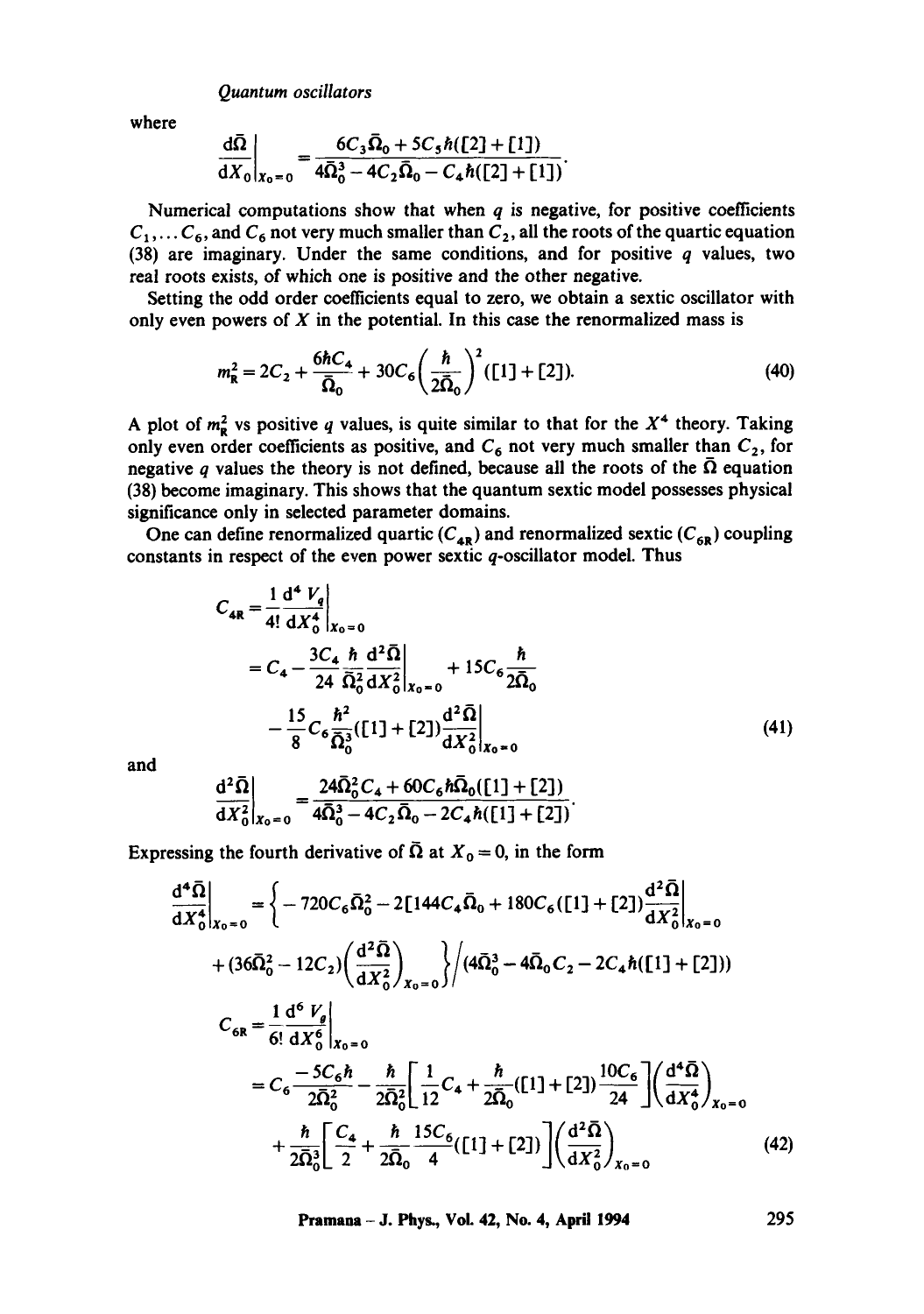To get the system-specific  $q$  effective potential (SS<sub>a</sub>EP), one has to determine the optimization condition for q also.

Differentiating  $\langle 0|H|0 \rangle$  given by (37) with respect to q, we have

$$
(1 - q^{-2}) \left(\frac{\hbar}{2\overline{\Omega}}\right)^2 \left\{ C_4 + 5C_5 X_0 + C_6 \left(15X_0^2 + \frac{\hbar}{2\overline{\Omega}}(q^{-2} - q^{-1} + 1) \right) \right\}
$$
  

$$
(1 + q^2 + q^{-2} + 2) \left\} = 0.
$$
 (43)

This equation has the roots  $q = \pm 1$ . **But** 

$$
\frac{d^2 V_q}{dq^2} = (1 + 2q^{-3}) \left( \frac{\hbar}{2\overline{\Omega}} \right)^2 \left\{ C_4 + 5C_5 X_0 + C_6 \left( 15X_0^2 + \frac{\hbar}{2\overline{\Omega}} (q^{-4} - q^{-3} + 2q^{-2} - q^{-1} + q^2 - q + 2) \right) \right\}.
$$

For posivive coefficients, this equation becomes positive at  $q = 1$ , showing that it is a minimum of the potential. If  $q = -1$  it becomes negative, and hence corresponds to the maximum of the effective potential,  $q$  can have another set of six values corresponding to the roots of the factored out expression, which depend on the coefficients  $C_k$ . The possibility of some of them representing true minima, cannot be ruled out.

As for the  $(q, p)$  analogue of the sextic oscillator, we have equations (35), (36), (37) and (38) with [A] replaced by  $[A]_{q,p}$ . In order to get the  $SS_{qp}EP$  for the ground state, the conditions are

$$
\frac{\partial V_{q,p}}{\partial p} = \left(\frac{\hbar}{2\Omega}\right)^2 (-p^{-2}) \left[C_4 + 5C_5 X_0 + 15C_6 X_0^2 + \frac{C_6 \hbar}{2\Omega} (3p^{-2} + 2q^2 + 4qp^{-1} + 2q + 2p^{-1} + 2)\right] = 0
$$
\n(44)  
\n
$$
\frac{\partial V_{q,p}}{\partial q} = \left(\frac{\hbar}{2\Omega}\right)^2 \left[C_4 + 5C_5 X_0 + 15X_0^2 C_6 + C_6 \frac{\hbar}{2\Omega} (3q^2 + 2p^{-2} + 4qp^{-1} + 2q + 2p^{-1} + 2)\right] = 0
$$
\n(45)

besides equation (38).

If  $p = \infty$  then the conditions (44) and (45) imply  $q = 0$ . Non-trivial solutions of (44) and (45) correspond to  $p^{-2} \neq 0$ . The SS<sub>qp</sub>EP corresponds to  $q = p^{-1}$  subject to the condition that the second derivatives of  $V_{a}$ , are greater than or equal to zero.

#### **5. Concluding remarks**

In this paper we have addressed the question of formulating  $q$  and  $(q, p)$  analogues of the GEP. A direct generalization of GEP gives the non perturbative effective potentials, namely  $NP_qEP$  and  $NP_{qp}EP$ , applicable to q-oscillators and  $(q, p)$ -oscillators,